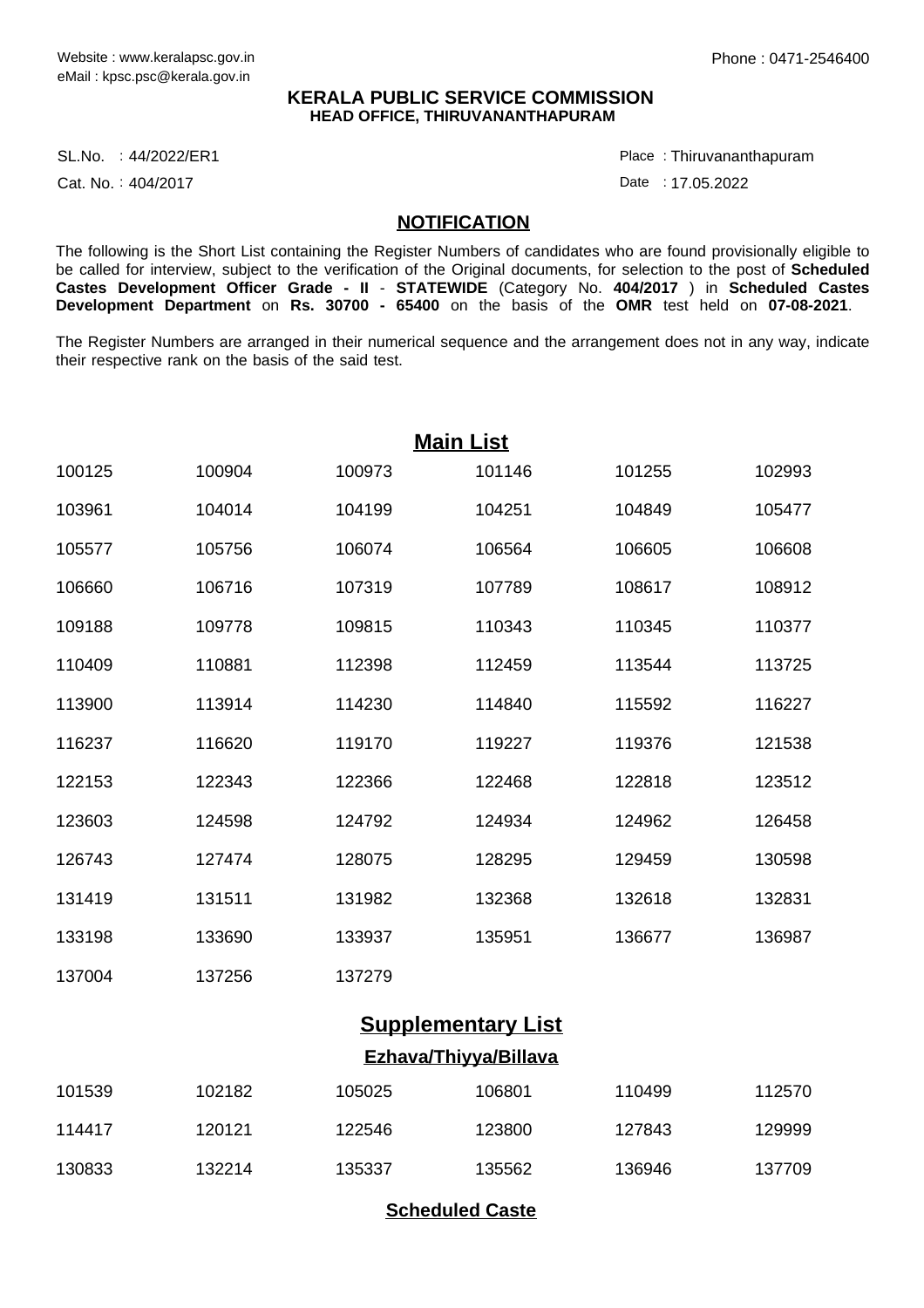|                                                 |                            |        | $\overline{\mathbf{2}}$ | Scheduled Castes Development Officer Grade - II                | <b>STATEWIDE</b> |  |  |
|-------------------------------------------------|----------------------------|--------|-------------------------|----------------------------------------------------------------|------------------|--|--|
| 100064                                          | 105736                     | 114865 | 116822                  | 117972                                                         | 121183           |  |  |
| 121262                                          | 126034                     | 127073 | 127702                  | 129170                                                         | 130421           |  |  |
| <b>Scheduled Tribe</b>                          |                            |        |                         |                                                                |                  |  |  |
| 101587                                          | 103859                     | 116903 | 119585                  | 127797                                                         | 134048           |  |  |
| 135002                                          | 137331                     | 138327 | 138604                  | 138655                                                         | 138734           |  |  |
| <b>Muslim</b>                                   |                            |        |                         |                                                                |                  |  |  |
| 101971                                          | 102435                     | 103924 | 107975                  | 119888                                                         | 120605           |  |  |
| 125424                                          | 127138                     | 127318 | 130337                  | 130574                                                         | 131481           |  |  |
| 132522                                          | 133430                     | 133484 |                         |                                                                |                  |  |  |
|                                                 | <b>Latin Catholics/A.I</b> |        |                         |                                                                |                  |  |  |
| 106713                                          | 108893                     | 110121 | 110615                  | 113445                                                         | 134649           |  |  |
|                                                 | <b>OBC</b>                 |        |                         |                                                                |                  |  |  |
| 100601                                          | 103503                     | 127451 | 131455                  | 136215                                                         |                  |  |  |
| <b>Viswakarma</b>                               |                            |        |                         |                                                                |                  |  |  |
| 100659                                          | 105957                     | 110707 | 112399                  | 117367                                                         |                  |  |  |
| <b>SIUC Nadar</b>                               |                            |        |                         |                                                                |                  |  |  |
| 100770                                          | 102093                     | 102938 | 103069                  | 104878                                                         |                  |  |  |
| <b>Scheduled Caste Converts to Christianity</b> |                            |        |                         |                                                                |                  |  |  |
| 111774                                          | 114787                     | 115495 | 116685                  | 116725                                                         |                  |  |  |
| <b>Dheevara</b>                                 |                            |        |                         |                                                                |                  |  |  |
| 113895                                          | 113911                     | 124283 | 137069                  | 138310                                                         |                  |  |  |
| <b>Hindu Nadar</b>                              |                            |        |                         |                                                                |                  |  |  |
| 102350                                          | 104689                     | 105151 | 106591                  | 116887                                                         |                  |  |  |
|                                                 |                            |        |                         | <b>List of Differently Abled Candidates for 3% Reservation</b> |                  |  |  |

Not Eligible